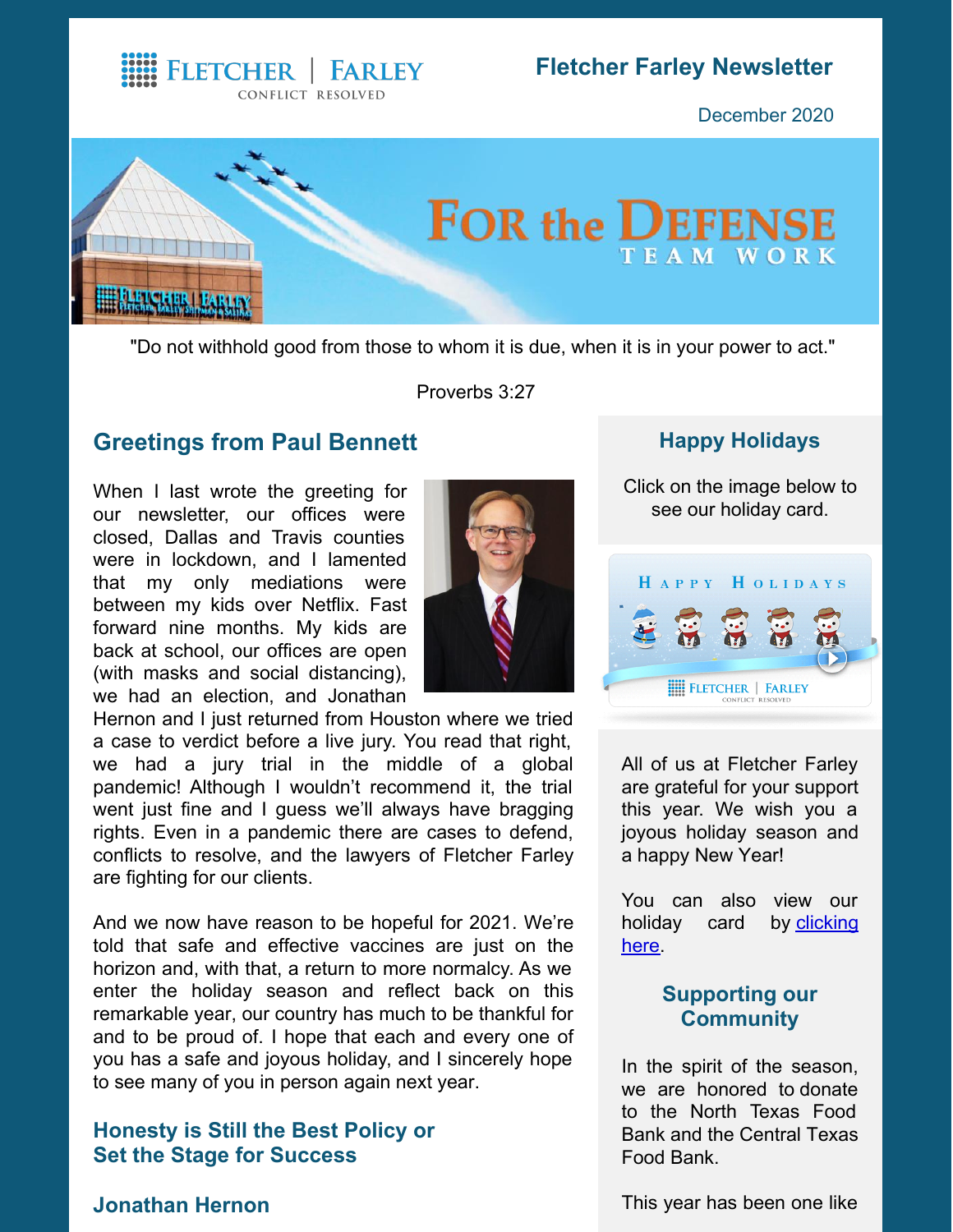Grab the jury's attention. Standard practice says to introduce yourself and your client when addressing the jury for the first time in voir dire but always first read the room. Recently, Paul Bennett and I attended a week long jury trial in Houston that stemmed from a multi vehicle trucking accident.



Our trial theme was credibility because we had impeached the plaintiff in the depositions he had previously given. Basically, he changed his story in the second deposition after receiving a settlement from one of the parties and attempted to shift blame to the nonsettling parties.

Armed with only a face shield and a microphone, I addressed a panel of 65 potential jurors spread across an auditorium of about 300 chairs. Straying from the standard approach, I began by telling the jury that because it was election season I would revisit an election story. I then retold President Richard Nixon's 1972 Watergate scandal, where men who worked for his reelection campaign were arrested after they were caught breaking into the Democratic National Committee headquarters and were attempting to steal documents and plant bugs. President Nixon would go on to win reelection but because an anonymous whistleblower was able to tie the break in to President Nixon, he was forced to become the first president in U.S. history to resign. I asked the jury whether, in their opinion, honesty (credibility) mattered and all 65 hands were raised in agreement.

The stage had been set for a theme of our case and I continued discussions with the jury.

## **Conflicts Resolved**

# **Fletcher Farley Obtains Summary Judgments and Dismissal of Plaintiffs' Claims in Two Vehicle Accident Suits**

[Jeffrey](https://www.fletcherfarley.com/attorneys-jeffrey-smith) D. Smith and Matthew [Skidmore](https://www.fletcherfarley.com/attorneys-matthew-skidmore) were successful in obtaining summary judgments and dismissal of plaintiffs' claims in two motor vehicle accident suits arising under similar circumstances. Both suits involved rear-end motor vehicle accidents in which our client was operating the middle vehicle that had come to a complete stop before being rear-ended and pushed into the rear of plaintiffs' vehicles. Plaintiffs' alleged our

we have never seen. We appreciate your support during this challenging year and we hope that our donation can bring joy to our neighbors. Everyone should have a nutritious meal to share.



We hope you and your family have a Merry Christmas and a Happy New Year.

#### **Thanksgiving Wishes**



We had to forego our annual Thanksgiving lunch this year. It's been rough but the firm still finds ways to show how much we care for our employees. This year we provided a care package with canned goods to help celebrate at home.

We hope you had a great Thanksgiving as well and hope to see everyone soon.

> Subscribe to our [Newsletter!](https://visitor.r20.constantcontact.com/manage/optin?v=001ReNyPK_Ooy-N1IczvfISY0JqHfO07kqs)